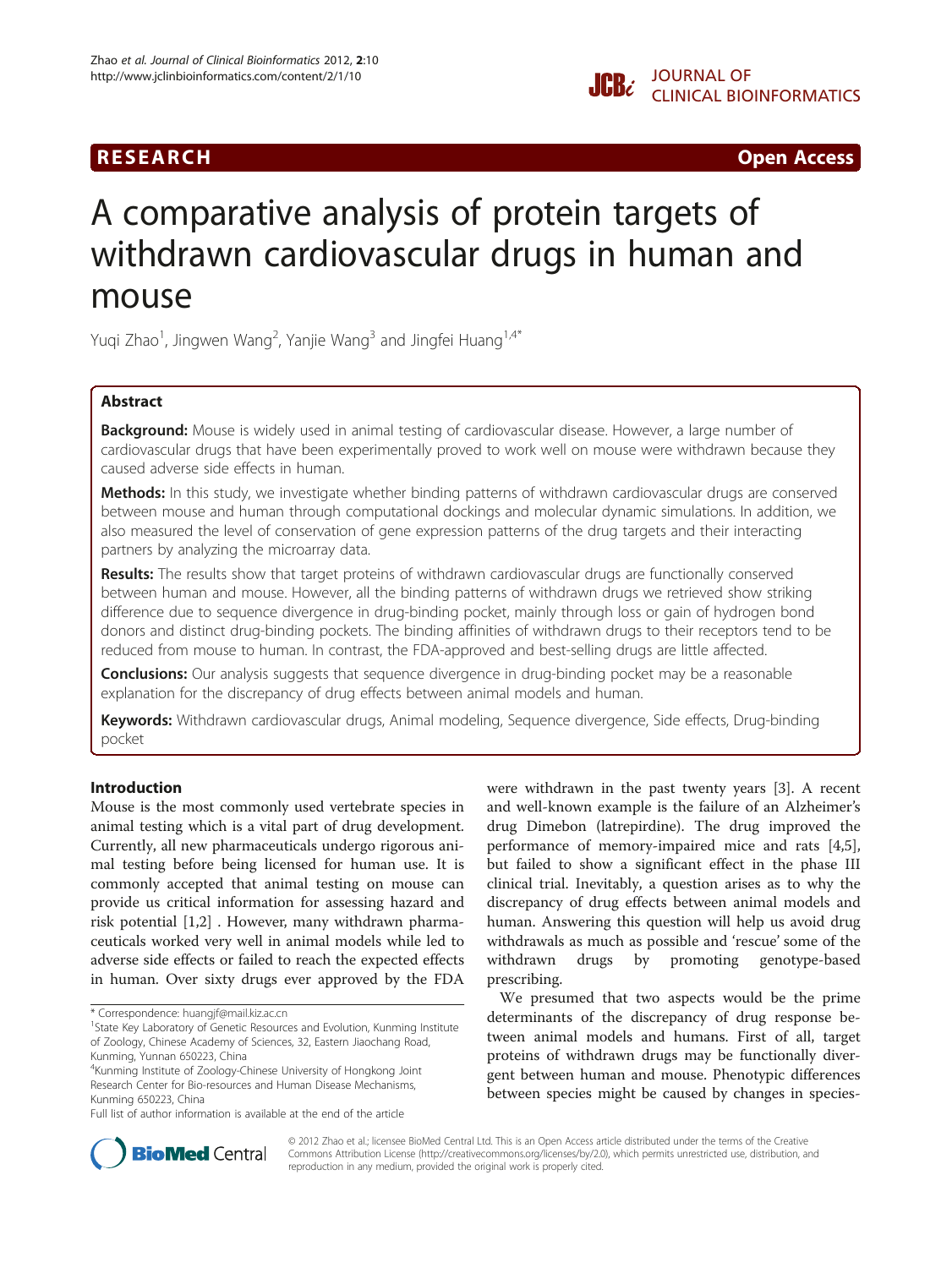specific interactions or gene expression [\[6](#page-7-0)-[8](#page-7-0)], which also lead to the differential responses to the exogenous drugs. Secondly, three-dimensional structures of drug targets may have changed due to sequence divergence in the drug-binding pockets. As a result, although the drug targets are functionally conserved, the binding patterns of drugs with these targets may change from animal models to human.

In this study, both genetic aspects were examined to elucidate the mechanism of discrepancy of withdrawn drugs between human and mouse. We focused on withdrawn cardiovascular drugs, not only because cardiovascular drugs are in a position of importance in all pharmaceuticals, but also because the relevant information is comprehensive, including target, pharmacodynamics and so on. The results show that the drug targets are not involved in species-specific interactions. The binding patterns of withdrawn cardiovascular drugs are indeed affected by sequence divergence in the drugbinding pockets. The trend of binding affinity of these withdrawn drugs is to be reduced from mouse to human. Our study gleans valuable insights into the development of cardiovascular drugs and may reduce the amount of laboratory effort required in this process.

#### Results

#### Target proteins of withdrawn cardiovascular drugs are functionally conserved between human and mouse

In order to compare the target protein of withdrawn cardiovascular drugs between human and mouse, we first examined the orthologous relationships of these proteins through Ensembl gene orthology prediction pipeline (<http://www.ensembl.org/>). It shows that all of the ortholog relationships (25/25) are one to one (Additional file [1:](#page-7-0) Table S1), which are widely assumed to have similar functions and cause similar phenotypes [\[9](#page-7-0)].

We further detected whether targets of withdrawn cardiovascular drugs were involved in species-specific interactions by reconstructing interaction networks for human and mouse drug targets separately through integrating experimental datasets ([Materials and methods](#page-6-0)). To our surprise, there is only a narrow overlap between the reconstructed human and mouse drug target interaction networks (Figure [1\)](#page-2-0). Besides the drug targets, only four proteins (Nomenclature gene names are CCP110, HDAC3, KCNMA1 and PPARGC1A) are found in both networks. We supposed that it was mainly caused by inadequacy of information in databases and confirmed each interaction by computational methods, such as literature search, gene co-expression and bayesian networks (Additional file [1](#page-7-0): Table S2) [[10](#page-7-0)]. The results indicate that most of the interactions related to withdrawn cardiovascular drug targets are highly preserved between human and mouse.

In addition, we reasoned that changes in gene expression underlie many of the phenotypic differences between species and lead to differential responses to withdrawn drugs. As a result, we also measured the level of conservation of gene expression patterns of the drug targets and their interacting partners [\(Materials and](#page-6-0) [methods\)](#page-6-0). For the expression profiles of these orthologous genes between mouse and human, are the average Pearson's correlation coefficient r is 0.27 and is significantly higher than that for the random gene pairs (Student's two sample t-test;  $p < 10^{-8}$ ). It shows that the gene expression evolution of these drug targets between human and mouse was strongly shaped by purifying selection, suggesting that gene expression variation may not have an influence on the drug effect.

#### Sequence divergence near the functional sites

We reasoned that non-conserved substitutions of critical residues in drug targets could lead to different response to drugs. As a result, whether these residues had changed from mouse to human was analyzed. The results shows that the critical sites of drug targets, such as active sites and phosphorylated residues, are conserved while residues nearby have changed a lot from mouse to human, including losses of hydrogen bond donors and substitutions of amino acid residues of opposite charge (Additional file [1](#page-7-0): SI Table S1). For example, human plasminogen activator inhibitor 1, the target of troglitazone (Drug Bank ID: DB00197), shares only 78% sequence identity with its mouse ortholog. The critical sites are Arg369 and Met370 [\[11](#page-7-0)], which are conserved, while the residues within 10 Å distance in three-dimensional structure have changed a lot, such as Lys311Gly, His339Ser, and Glu373Thr. Previous work revealed that drug-binding sites on proteins usually exist out of functional necessity [[12\]](#page-7-0), so we can infer that the binding pockets of withdrawn drugs could be affected by sequence divergence.

## Structural modeling of mouse drug targets and refinement by molecular dynamics simulation

Because the structures of mouse drug targets are unsolved, we generated mutant models of human target proteins as rational mouse three-dimensional structures and employed molecular dynamics simulations for structural refinement. According to previous work that MD simulations on the nanosecond time scale were sufficient for refinement of protein models [\[13\]](#page-7-0), simulations for 2 nanoseconds were first performed. The stability of each simulation was monitored through examination of structural properties which occurred during the course of the 2 nanoseconds production trajectories. The plots of root-mean-square-deviation (RMSD) from the original starting coordinates indicate that seven models are well-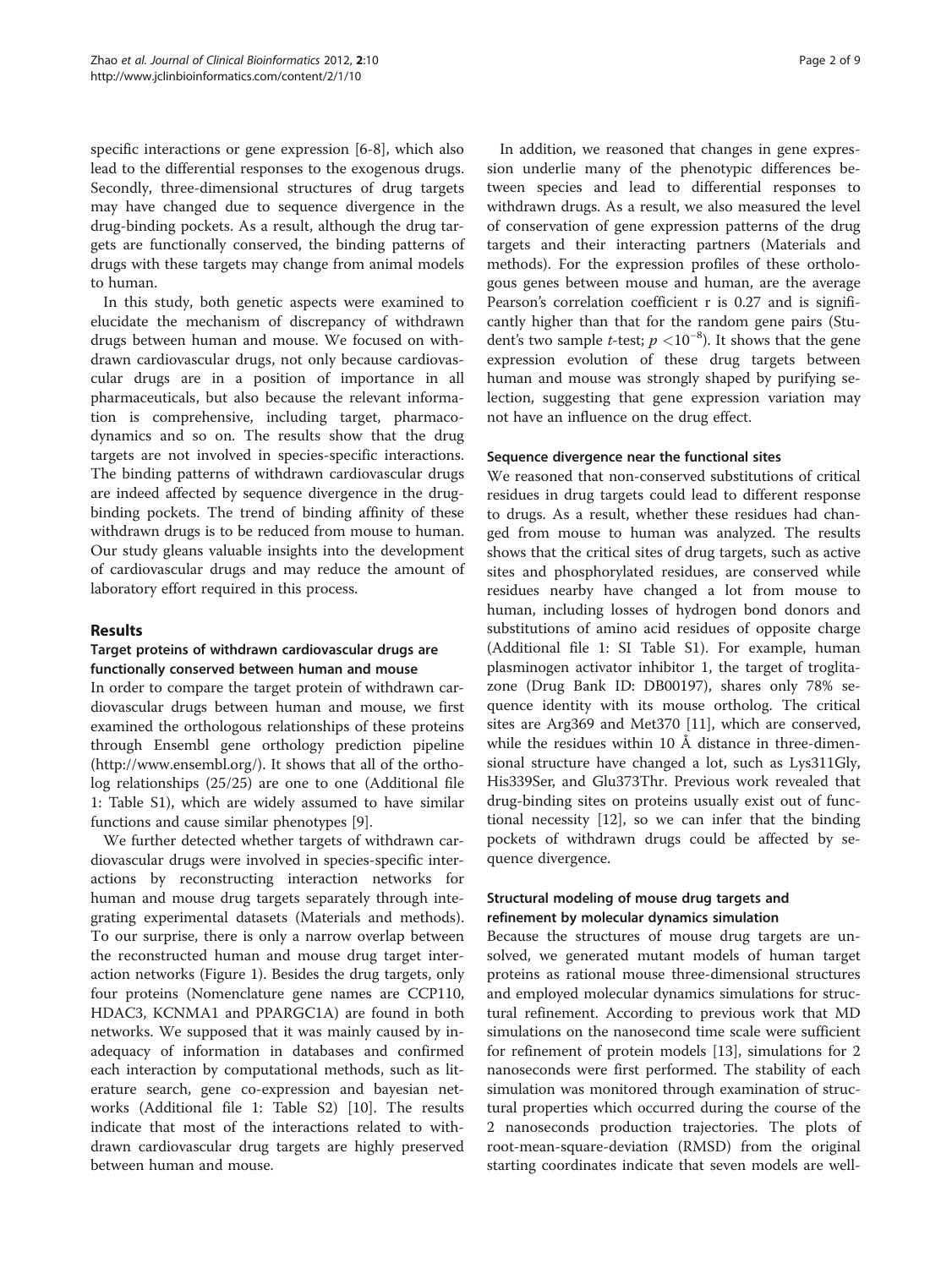<span id="page-2-0"></span>

behaved which means the simulations are reasonably converged and protein structures are well refined (Figure 2 A, C-E, G-I). Interestingly, a relatively large shift in RMSD (Figure 2F) at around 0.5 ns suggests that this structure is not well refined. It may be caused by the large loop (residues 1769–1787). The simulations of other two structures (Figure 2B, J) are also not well converged. As a result, we further performed simulations of these two structures for 5 nanoseconds until the RMSD values show only minor variation.

The root mean-square fluctuations (RMSF) of the mutated residues in ten drug targets were also computed to examine the impact of mutating these residues on



conformational changes. The average RMSF of the mutated residues is significant higher than that of the conserved residues in 2 ns (Student's two-sample t-test,  $p = 3.52 \times 10^{-7}$ ), indicating that mutated residues have a great influence on conformational changes of drug targets.

## Differences in the binding patterns of withdrawn cardiovascular drugs to their targets between human and mouse

We next analyzed whether the drugs might bind human and mouse drug targets with different patterns and affinities. These drugs belong to different categories (Additional file [1](#page-7-0): Table S1) and so are demonstrated separately.

Troglitazone works as vasodilator agents and platelet aggregation inhibitors [[14](#page-7-0)]. It selectively target six proteins, of which four have crystal structures (Nomenclature gene names: ESRRA, ESRRG, SERPINE1 and PPARG). The interaction between troglitazone and Estrogen-related receptor gamma (ERR gamma-2) shows no interspecies difference because the protein sequences in human and mouse are identical. However, the other three targets that are not paralogs and perform different functions show variance in the drug-binding pockets. A few important amino acids within the binding pocket in human Peroxisome proliferator-activated receptor gamma (PPAR-gamma) have changed from mouse to human (Asn302Ser, Asn355Ser and His454Gln). It indicates that the troglitazone-binding pocket in mouse PPAR-gamma is distinct from that in human ortholog (Figure [3,](#page-3-0) A-B). The binding free energies demonstrate that the binding affinity of PPAR-gamma for troglitazone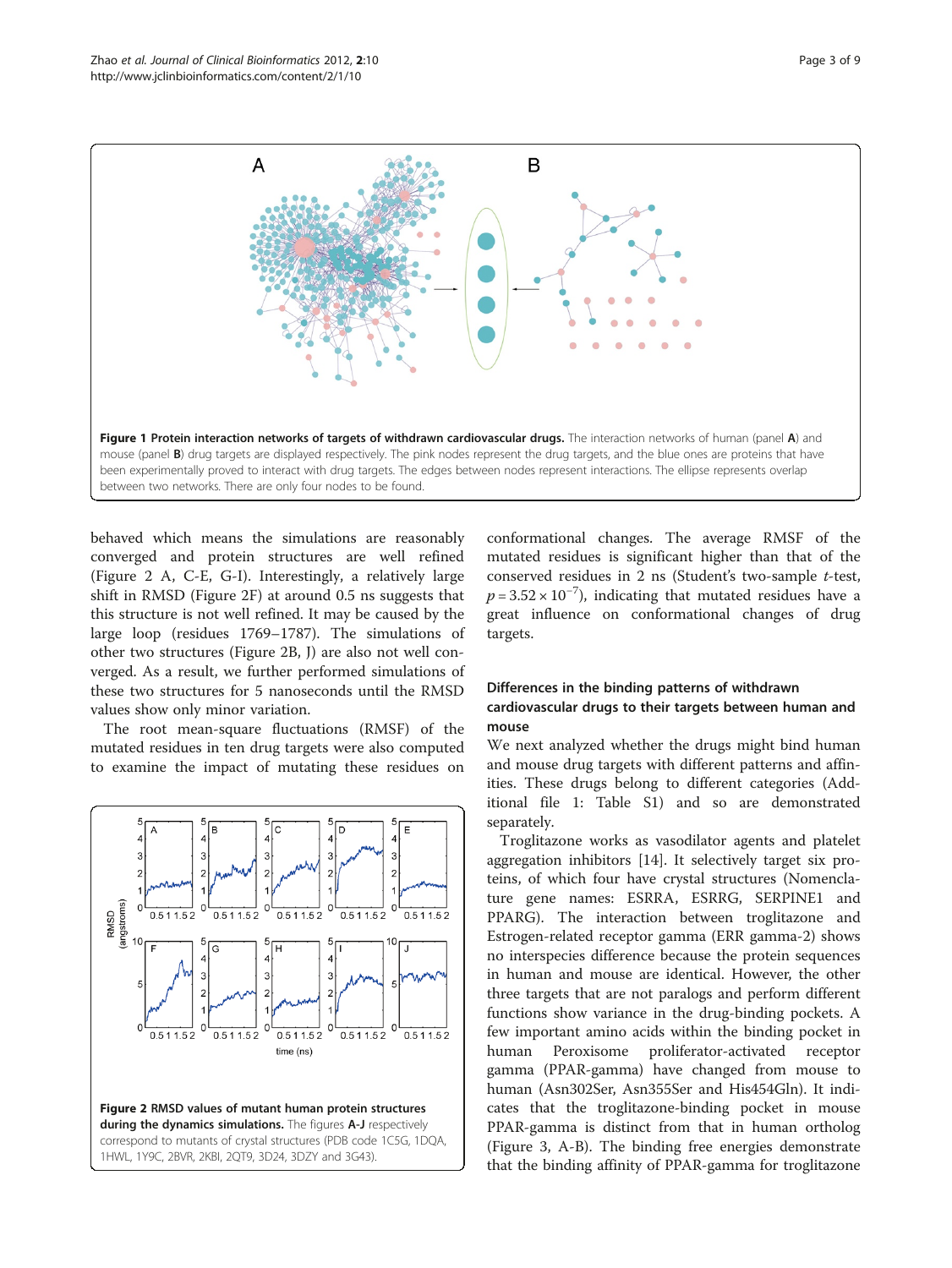<span id="page-3-0"></span>

from mouse to human is reduced (Additional file [1](#page-7-0): Table S3 and [Materials and methods](#page-6-0); Student's two-sample *t*-test,  $p = 8.3 \times 10^{-5}$ ). As to plasminogen activator inhibitor 1 (PAI), it shows that the residues in the binding pocket have changed greatly including, inter alia, Arg27Pro, His30Tyr, Thr31Val, Ser63Ala and so on (Figure 3, C-D). The binding energies also show that the specificity of interaction between troglitazone and receptor PAI is significantly different (Student's two-sample ttest,  $p = 1.14 \times 10^{-10}$ ). Unlike interacting with other targets, troglitazone binds to Steroid hormone receptor ERR1 as an inverse agonist. [[15\]](#page-7-0) There are only three amino acid substitutions of similar properties near the pocket (Additional file [1:](#page-7-0) Figure S1, A-B), and the receptor binding affinity is little affected (Student's two-sample *t*-test,  $p = 0.078$ .

Cerivastatin acts as antagonist on HMG-CoA reductase, which functions as a homodimer and is the ratelimiting enzyme of sterol biosynthesis [\[16,17\]](#page-7-0). The computational docking results indicate that cerivastatin binds to the homodimer interface to keep it from dimerizing. The analysis shows that several critical residue substitutions (A: Tyr551Phe, A: Glu548Gly and A: Ser574Gly), which lead to the loss of hydrogen bond donors, account for the difference in the binding pattern of cerivastatin between human and mouse (Figure [4](#page-4-0), A-B). The analysis of binding free energy also indicates that the binding affinity is reduced from mouse to human (Student's twosample *t*-test,  $p = 0.033$ ).

Encainide can mediate the voltage-dependent sodium ion permeability of excitable membrane by blocking sodium channel protein type 5 subunit alpha (HH1) [[18](#page-7-0)]. Two residue substitutions (Leu1812Ser and Ala1813Val) occurred in the Encainide binding pocket (Additional file [1:](#page-7-0) Figure S2, A-B). The amino acid residue Ser 1812 acts as a hydrogen donor according to the identification result of drug-binding sites. However, the mouse and human HH1 show similar encainide binding affinity. (Student's two-sample *t*-test,  $p = 0.64$ ).

Mibefradil belongs to calcium channel blockers. Its targets include T-type and L-type calcium channels, both of which mediate the entry of calcium ions into excitable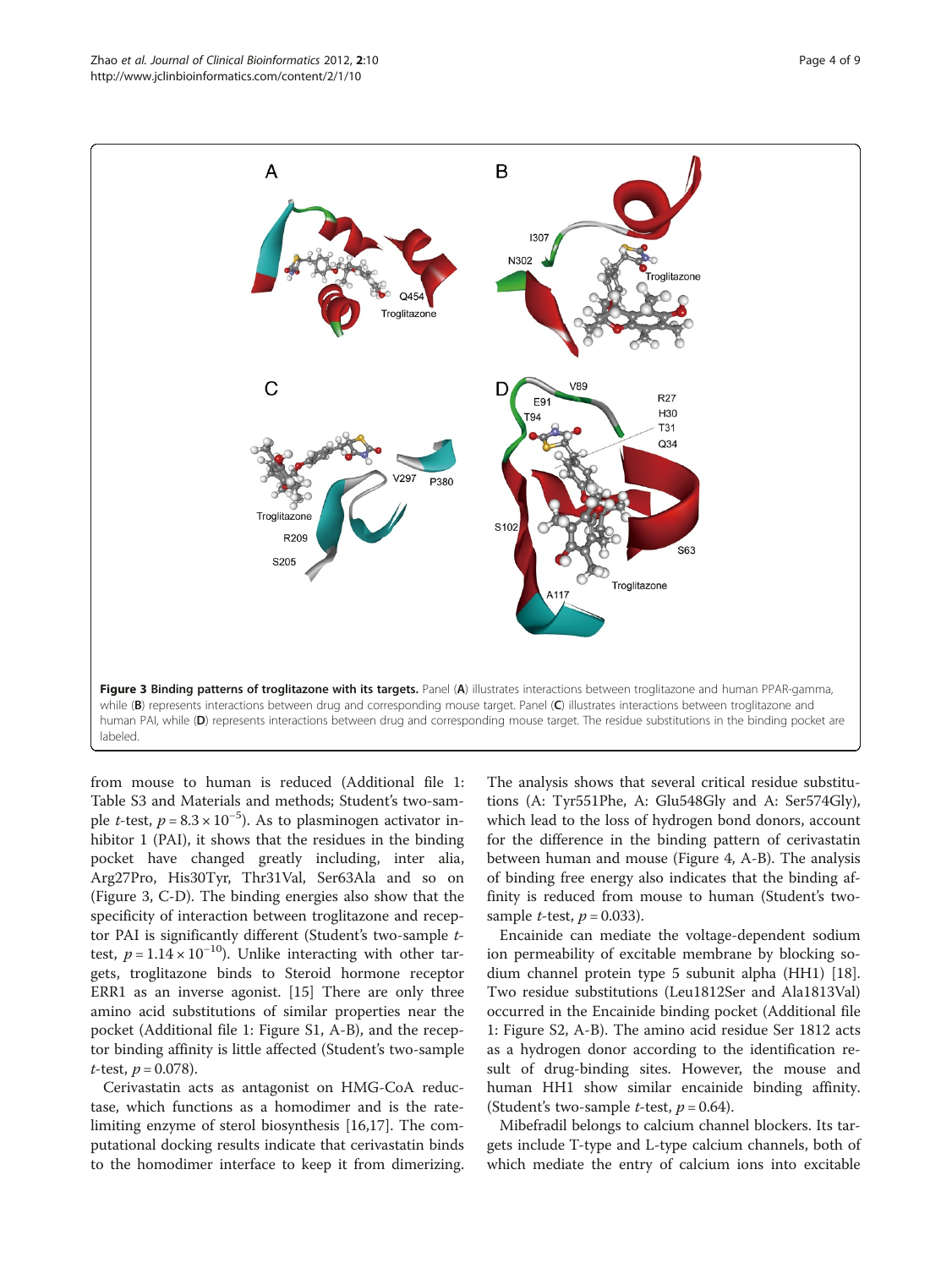<span id="page-4-0"></span>

cells and are also involved in a variety of calciumdependent processes, such as muscle contraction, hormone or neurotransmitter release and so on [\[19,20\]](#page-7-0). Of the 11 mibefradil targets, only four proteins have peptide fragments resolved and one meets our standards (PDB ID code 3 G43). The computational docking results show that the binding pocket is composed of two helixes separately from two chains, in which two different amino acids (Asn1607Gly, Ala1608Ser) between species change the helix-helix interaction and so change the mibefradil binding pattern (Figure 5, A-B). The binding energy calculation also reveals that the binding affinity is reduced from mouse to human (Student's two-sample t-test,  $p = 1.53 \times 10^{-4}$ .

Ximelagatran was investigated as an anticoagulant, which inhibited prothrombin from converting fibrinogen to fibrin and activates factors [\[21\]](#page-7-0). The sequence identity of prothrombin between mouse and human was just 0.81, hinting that the drug-receptor interaction



might also have interspecies specificity. Our results demonstrated that the residue substitutions (Glu149lys, Ala170Asp, Phe184Tyr, Lys222Asp and so on) in the binding pocket (Figure [6,](#page-5-0) A-B) changed the drug binding pattern. The binding affinity of ximelagatran was also affected between species (Student's two-sample t-test,  $p = 3.8 \times 10^{-3}$ ).

## The binding pattern and binding affinity is similar for FDA-approved drugs

We next inspected that whether sequence divergence affects the binding pattern and binding affinity of FDAapproved drugs. In comparison, the FDA-approved and best-selling drugs, atorvastatin and clopidogrel (brand names are lipitor and plavix separately) were estimated. The results show that the binding patterns and binding affinities of both drugs are little affected by sequence divergence between human and mouse (SI Text Results).

#### **Discussion**

In this study, we demonstrate a reasonable possibility of the discrepancy of withdrawn cardiovascular drugs between mouse model and human. The drug targets are proved to be not involved in species-specific interactions. Then, reasonable models for mouse protein structures are generated through molecular dynamics simulations. After that, we determine the differences of binding patterns and affinities of the withdrawn cardiovascular drugs between human and mouse and two FDAapproved and best-selling drugs are selected as controls. Our results show that the binding patterns of withdrawn cardiovascular drugs in our study are indeed affected by sequence divergence, especially the non-conserved residue substitutions, such as Lys into Glu, Ser into Ala and so on. The trend of binding affinity of these withdrawn drugs is to be reduced from mouse to human, which may explain the low specificity of human targets. Finally,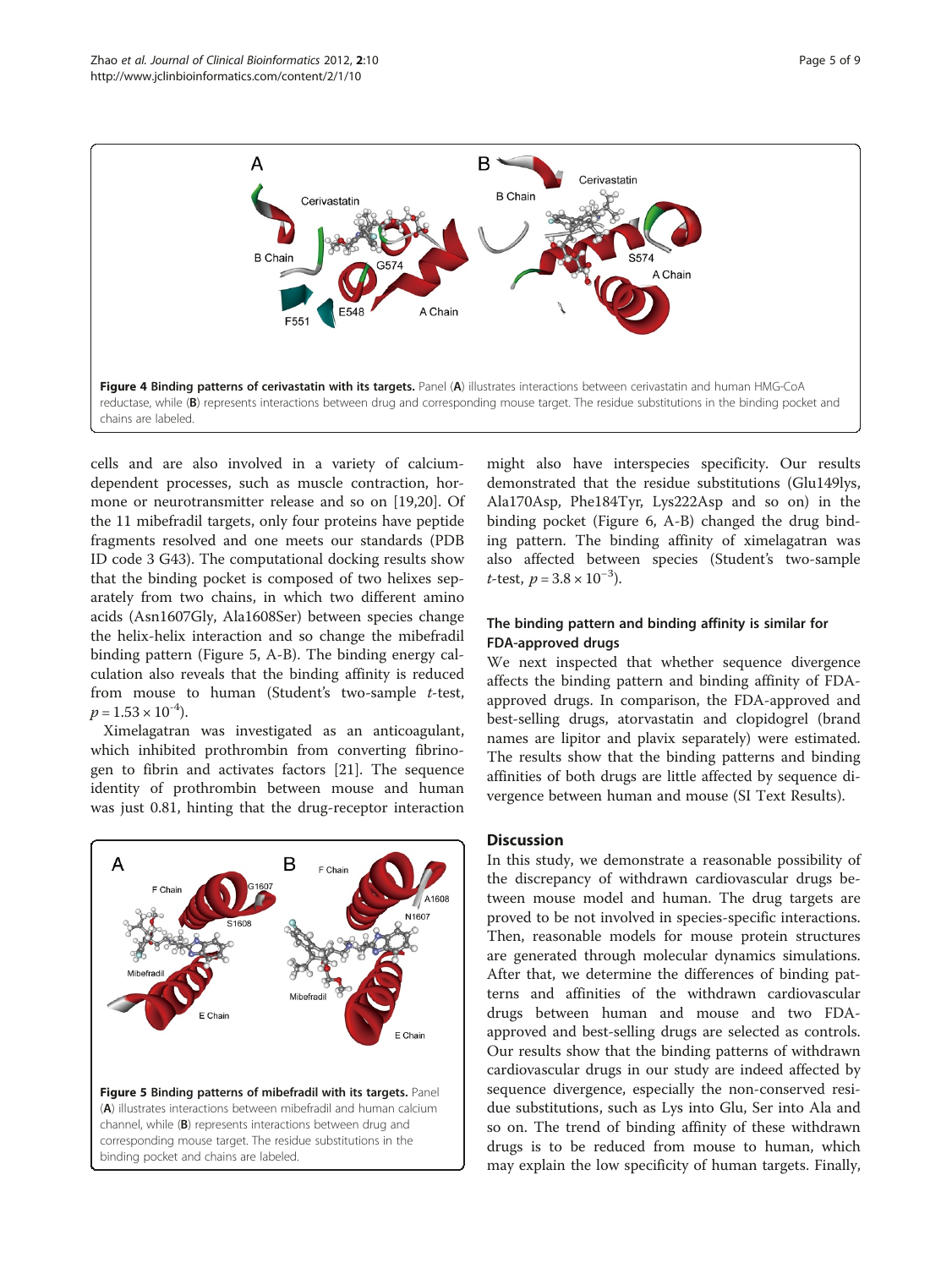<span id="page-5-0"></span>

we explore whether off-target effects could be caused. It shows that more off-target effects can occur in human than in mouse due to the local structural similarities of drug-binding sites.

Usually, adverse side effects occur when the drug interacts with unintended targets [[22](#page-7-0)]. Since the binding sites and affinity of withdrawn cardiovascular drugs were estimated to have changed from mouse to human, these drugs might interact with more off-targets in human than in mouse, due to similar local structures of drug-binding sites. So, we determined the cardiovascular drug-binding sites of human and mouse targets separately and then searched the similar local structures in structure database. It demonstrates that human targets of withdrawn drugs get 7 off-targets in all while mouse targets get no off-targets due to the differences of drug-binding sites [\(Materials](#page-6-0) [and methods](#page-6-0); Additional file [1:](#page-7-0) Table S4). Adverse sideeffects may arise due to significant sequence divergence between mouse and human (Figure 7). Before drug testing, the animal model should be selected in a careful and meticulous manner, not only in CAD systems but also in other complex disease systems.

A key issue in translational medicine is the need to devote more attention to the characteristics of the drug– target interaction [\[23](#page-7-0)], yet most of target proteins in animal models have not or fragmentally solved. Besides, according to previous works, one missense mutation is sufficient to lead to altered binding pattern of drug targets [[24,25\]](#page-7-0). Studies on structural divergence of drug targets between disease models and human provide valuable information for the development of human disease models. In this study, we employed MD simulations to construct models of good quality as target structures and then applied them to comparison of drug-target interactions. It will be very useful to identify a suitable model for animal testing, in case of false positive results supported by inappropriate experiments.

Although we highlight the contributions of sequence divergence, we also illustrate specific interactions that were experimentally confirmed in just one species. Recent studies have shown that species-specific interactions and regulations exist in human and mouse [[26,27](#page-7-0)]. These species-specific properties may lead to different responses to the same pharmaceutical. Besides, false positive results in mouse may also lead to the success of animal testing while failure of clinical treatments. For example, prenylamine is a calcium channel blocker of the amphetamine chemical class which is used as a vasodilator in the treatment of angina pectoris. It has been shown to partially metabolize to amphetamine and can cause false positives for it in drug tests [[28](#page-8-0)-[30\]](#page-8-0).

In summary, our results provide a reasonable explanation for the discrepancy of cardiovascular drugs. We will further testify for other pharmaceuticals.

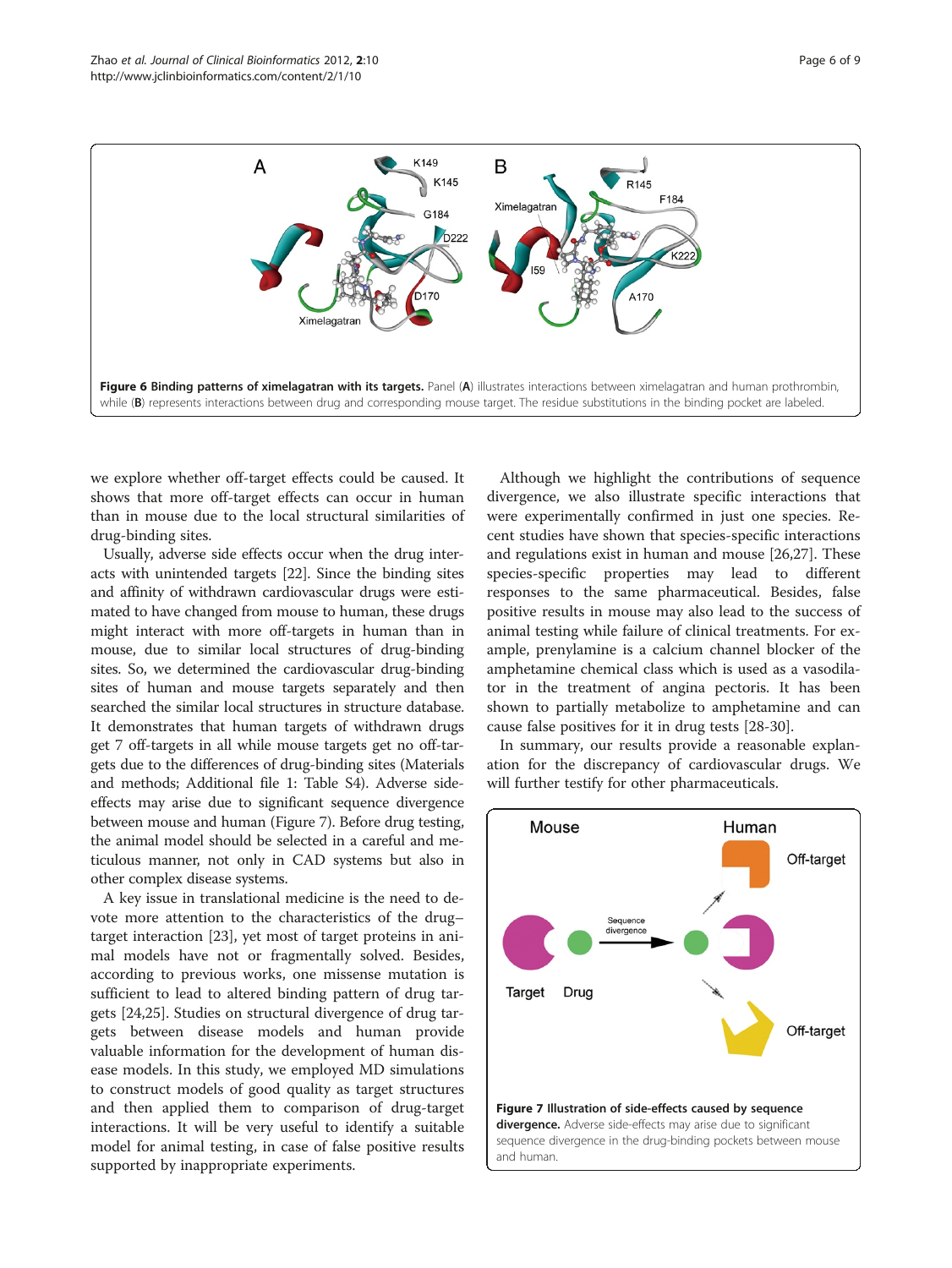#### <span id="page-6-0"></span>Materials and methods

## Collection of withdrawn and FDA-approved cardiovascular drugs

The information of withdrawn drug for CADs were retrieved from DrugBank database [\[31](#page-8-0)] and previous works [[3](#page-7-0)]. Seven withdrawn cardiovascular drugs (Drug Bank ID: DB00197, DB00439, DB01228, DB01388, DB04825, DB04831 and DB04898) were included. In this dataset, prenylamine (Drug Bank ID: DB04825) was withdrawn for it partially metabolized to amphetamine and could cause false positives for it in drug tests [[29](#page-8-0)]. It was just a prodrug, so it was excluded out of our study. Ticrynafen (Drug Bank ID: DB04831) was also excluded because it had no target information. We also chose two FDA-approved and the most sales-potential drugs, Lipitor (Drug Bank ID: DB01076) and Plavix (Drug Bank ID: DB00758) as positive control because the higher sales-potential might indicate the more satisfactory efficacy and less side-effect.

## Reconstruction of interaction networks of withdrawn drug targets and literature search

The interaction data was retrieved from several common databases, including DIP [\[32](#page-8-0)], BIND [\[33\]](#page-8-0), HPRD [[34](#page-8-0)], BioGRID [\[35](#page-8-0)], MINT [\[36](#page-8-0)] and IntAct [\[37](#page-8-0)]. A Cytoscape [[38\]](#page-8-0) plugin, BisoGenet, was applied to reconstruct interaction networks of human and mouse drug targets separately. Only the interactions that were verified by experiments were displayed. Another cytoscape plugin, Agilent Literature Search 2.71, was used to do literature search. Gene aliases and context were set to restrain the search results.

#### Analysis of gene expression data

The microarray datasets (GSE8000 for mouse [\[39\]](#page-8-0) and GSE11560 for human [[40](#page-8-0)]) were downloaded from the Gene Expression Omnibus (GEO) [\(http://www.ncbi.nlm.](http://www.ncbi.nlm.nih.gov/geo) [nih.gov/geo\)](http://www.ncbi.nlm.nih.gov/geo). The expression profile of the drug targets were analyzed according to our previous work [\[41](#page-8-0)].

#### Preparation of structures of drug targets

All the protein structure files of withdrawn drug targets were downloaded from PDB database [\[42](#page-8-0)]. Structures, containing the main functional domains and of which sequence coverage is above 80%, were adopted to do the subsequent analysis. If the sequence coverage was below the cutoff value and yet the drug-binding regions were intact and clearly reported in a structure, then the structure was also included in the dataset (Additional file [1](#page-7-0): Table S1).

#### Generation of mutant models for mouse targets and refinement

Mutant models of human protein structures were made as mouse protein structures using MODELER program.

[[43\]](#page-8-0) High levels of molecular dynamics with simulated annealing were performed to optimize the local structures of mutant models. After that, molecular dynamics simulations were performed using NAMD and CHARMM31 force filed with CMAP correction [[44](#page-8-0),[45](#page-8-0)]. The protein models were solvated in a TIP3P water box [[46\]](#page-8-0) and ionized by NaCl (0.152 M) to mimic physiological conditions. The ionized systems were minimized for 50,000 integration steps and equilibrated for 2 ns with 2 fs time stepping. Following this, a 2 ns unconstrained equilibration was performed for subsequent trajectory analysis, with frames stored each picosecond. Constant temperature  $(T = 310 \text{ K})$  was enforced using Langevin dynamics with a damping coefficient of 5 ps. Constant pressure ( $p = 1$  atm) was enforced through the Nosé-Hoover Langevin piston method with a decay period of 100 fs and a damping time constant of 5 per picosecond. Van der Waals interaction cutoff distances were set at 12 Å, (smooth switching function beginning at 10 Å) and long-range electrostatic forces were computed using the particle-mesh Ewald (PME) with a grid size of less than 1.0 Å.

#### Comparison of binding patterns of cardiovascular drugs

We compared modes of actions of withdrawn cardiovascular drugs following the steps below. Step one; we detect the drug binding pockets through a CHARMmbased molecular dynamics scheme [[47](#page-8-0)]. We performed simulated annealing refinement and saved the top ten poses to prepare for the calculation of binding energy. Step two: a flexible docking method was applied to find the optimal binding sites by simulating protein flexibility and docking drugs with an induced fit receptor optimization [\[48\]](#page-8-0). Step three; we determined the critical drug-binding sites by using Receptor-Ligand Interactions tool. We set 2.3 Å as cutoff value to exclude the minor important bonds. All simulations reported above were carried out using Discovery Studio© v2.5.0.9164, built on the SciTegic Enterprise Server platform (Accelrys Inc, 2009).

## Detection of local structural similarities of drug-binding sites in structure databases

An accurate algorithm for detecting local protein structural similarity, CMASA [[49\]](#page-8-0) was applied to detect local structural similarities of drug-binding sites in non-redundant structure database from SCOP database [\[50\]](#page-8-0). The binding sites detected above were used as queries. Substitution files were applied in the process and the cutoff was set to the default value.

#### Binding free energy calculations and statistical analysis

The drug-target binding free energies were calculated in the protocols of Discovery Studio, according to the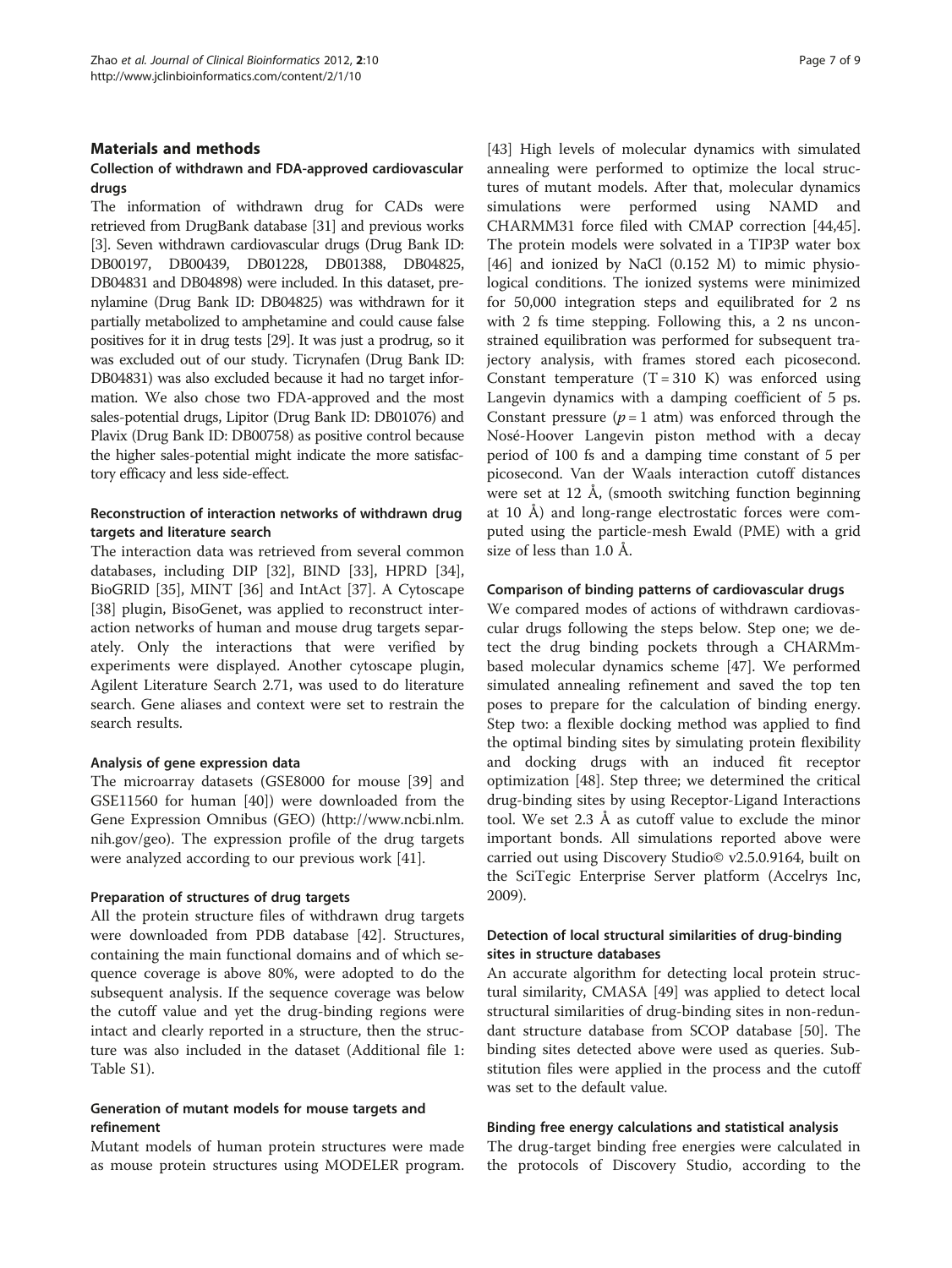<span id="page-7-0"></span>previous work [[51](#page-8-0)]. The values of the binding free energy (ΔG binding) for each drug-target complex were calculated based on the following equation:

 $\Delta G$  binding =  $\Delta G$  complex –  $\Delta G$  drug –  $\Delta G$  target  $(1)$ 

We used the top ten poses mentioned above to calculate binding energies. In situ ligand minimization and ligand conformational entropy were set to default value. The distance cutoff value of ligand conformational entropy was set to 14.0 Å. If the ten calculated binding energies (Additional file 1: Table S3) followed a normal distribution, Student's two-sample  $t$  test was applied to compare the binding affinity of drugs to their targets between human and mouse.

#### Additional file

[Additional file 1](http://www.biomedcentral.com/content/supplementary/2043-9113-2-10-S1.doc): Supporting Information.

#### Competing interests

The authors declare no competing financial interests.

#### Acknowledgements

This work was supported by the National Natural Science Foundation of China (Grant No. 31123005), Chinese Academy of Sciences (Grant No. Y002731071) and the National Basic Research Program of China (Grant Nos. 2009CB941300).

#### Author details

<sup>1</sup>State Key Laboratory of Genetic Resources and Evolution, Kunming Institute of Zoology, Chinese Academy of Sciences, 32, Eastern Jiaochang Road, Kunming, Yunnan 650223, China. <sup>2</sup>Yantai Yuhuangding Hospital, Yantai, Shandong Province 264000, China. <sup>3</sup>Key Laboratory of Animal Models and Human Disease Mechanisms of Chinese Academy of Sciences and Yunnan Province, Kunming Institute of Zoology, Chinese Academy of Sciences, Kunming, Yunnan 650223, China. <sup>4</sup> Kunming Institute of Zoology-Chinese University of Hongkong Joint Research Center for Bio-resources and Human Disease Mechanisms, Kunming 650223, China.

#### Author contributions

Yuqi Zhao conceived, designed and performed the experiments. Jingwen Wang and Yanjie Wang analyzed the results and revised the manuscript. Jingfei Huang supervised the work and wrote the manuscript with support from all authors. All authors read and approved the final manuscript.

#### Received: 23 December 2011 Accepted: 1 May 2012 Published: 1 May 2012

#### References

- 1. Baker M: Animal models: inside the minds of mice and men. Nature 2011, 475:123–128.
- 2. Dolgin E: Animal testing alternatives come alive in US. Nat Med 2010, 16:1348–1348.
- 3. Shah RR: Can pharmacogenetics help rescue drugs withdrawn from the market? Pharmacogenomics 2006, 7:889–908.
- 4. Miller G: PHARMACOLOGY The Puzzling Rise and Fall of a Dark-Horse Alzheimer's Drug. Science 2010, 327:1309–1309.
- 5. Wang J, Ferruzzi MG, Varghese M, Qian XJ, Cheng A, Xie M, Zhao W, Ho L, Pasinetti GM: Preclinical study of dimebon on beta-amyloid-mediated neuropathology in Alzheimer's disease. Molecular Neurodegeneration 2011, 6:7.
- Benfey PN, Mitchell-Olds T: Perspective From genotype to phenotype: Systems biology meets natural variation. Science 2008, 320:495–497.
- 7. Miller JA, Horvath S, Geschwind DH: Divergence of human and mouse brain transcriptome highlights Alzheimer disease pathways. Proceedings of the National Academy of Sciences of the United States of America 2010, 107:12698–12703.
- 8. Brawand D, Soumillon M, Necsulea A, Julien P, Csardi G, Harrigan P, Weier M, Liechti A, Aximu-Petri A, Kircher M, et al: The evolution of gene expression levels in mammalian organs. Nature 2011, 478:343- + .
- 9. Liao BY, Zhang JZ: Null mutations in human and mouse orthologs frequently result in different phenotypes. Proceedings of the National Academy of Sciences of the United States of America 2008, 105:6987–6992.
- 10. Shoemaker BA, Panchenko AR: Deciphering protein-protein interactions. Part II. Computational methods to predict protein and domain interaction partners. Plos Comput Biol 2007, 3:595–601.
- 11. Andreasen PA, Riccio A, Welinder KG, Douglas R, Sartorio R, Nielsen LS, Oppenheimer C, Blasi F, Dano K: Plasminogen-Activator Inhibitor Type-1 - Reactive Center and Amino-Terminal Heterogeneity Determined by Protein and Cdna Sequencing. Febs Lett 1986, 209:213–218.
- 12. Hopkins AL, Groom CR: The druggable genome. Nat Rev Drug Discov 2002, 1:727–730.
- 13. Fan H, Mark AE: Refinement of homology-based protein structures by molecular dynamics simulation techniques. Protein Sci 2004, 13:211–220.
- 14. Aljada A, Garg R, Ghanim H, Mohanty P, Hamouda W, Assian E, Dandona P: Nuclear factor-kappa B suppressive and inhibitor-kappa B stimulatory effects of troglitazone in obese patients with type 2 diabetes: Evidence of an antiinflammatory action? J Clin Endocr Metab 2001, 86:3250–3256.
- 15. Wang Y, Fang F, Wong CW: Troglitazone is an estrogen-related receptor alpha and gamma inverse agonist. Biochem Pharmacol 2010, 80:80–85.
- 16. Ganne F, Vasse M, Beaudeux JL, Peynet J, Francois A, Mishal Z, Chartier A, Tobelem G, Vannier JP, Soria J, Soria C: Cerivastatin, an inhibitor of HMG-CoA reductase, inhibits urokinase/urokinase-receptor expression and MMP-9 secretion by peripheral blood monocytes - A possible protective mechanism against atherothrombosis. Thromb Haemostasis 2000, 84:680–688.
- 17. Istvan ES, Palnitkar M, Buchanan SK, Deisenhofer J: Crystal structure of the catalytic portion of human HMG-CoA reductase: insights into regulation of activity and catalysis. Embo Journal 2000, 19:819–830.
- 18. Guo J, Zhan S, Somers J, Westenbroek RE, Catterall WA, Roach DE, Sheldon RS, Lees-Miller JP, Li P, Shimoni Y, Duff HJ: Decrease in density of I-Na is in the common final pathway to heart block in murine hearts overexpressing calcineurin. Am J Physiol-Heart C 2006, 291:H2669–H2679.
- 19. Mocanu MM, Gadgil S, Yellon DM, Baxter GF: Mibefradil, a T-type and L-type calcium channel blocker, limits infarct size through a glibenclamide-sensitive mechanism. Cardiovasc Drug Ther 1999, 13:115–122.
- 20. Monnier N, Procaccio V, Stieglitz P, Lunardi J: Malignant-hyperthermia susceptibility is associated with a mutation of the alpha(1)-subunit of the human dihydropyridine-sensitive L-type voltage-dependent calcium-channel receptor in skeletal muscle. Am J Hum Genet 1997, 60:1316–1325.
- Testa L, Bhindi R, Agostoni P, Abbate A, Zoccai GGLB, van Gaal WJ: The direct thrombin inhibitor ximelagatran/melagatran: a systematic review on clinical applications and an evidence based assessment of risk benefit profile. Expert Opin Drug Saf 2007, 6:397–406.
- 22. Iyengar R, Boran ADW: Systems approaches to polypharmacology and drug discovery. Curr Opin Drug Disc 2010, 13:297-309.
- 23. Feuerstein GZ, Zaleska MM, Krams M, Wang X, Day M, Rutkowski JL, Finklestein SP, Pangalos MN, Poole M, Stiles GL, et al: Missing steps in the STAIR case: a Translational Medicine perspective on the development of NXY-059 for treatment of acute ischemic stroke. J Cerebr Blood F Met 2008, 28:217–219.
- 24. Le L, Lee EH, Hardy DJ, Truong TN, Schulten K: Molecular Dynamics Simulations Suggest that Electrostatic Funnel Directs Binding of Tamiflu to Influenza N1 Neuraminidases. Plos Comput Biol 2010, 6(9) pii:e1000939.
- 25. Sun H, Jiang YJ, Yu QS, Luo CC, Zou JW: Effect of mutation K85R on GSK-3 beta: Molecular dynamics simulation. Biochem Bioph Res Co 2008, 377:962–965.
- 26. Heinz S, Haehnel V, Karaghiosoff M, Schwarzfischer L, Muller M, Krause SW, Rehli M: Species-specific regulation of Toll-like receptor 3 genes in men and mice. J Biol Chem 2003, 278:21502–21509.
- 27. Fraenkel E, Odom DT, Dowell RD, Jacobsen ES, Gordon W, Danford TW, MacIsaac KD, Rolfe PA, Conboy CM, Gifford DK: Tissue-specific transcriptional regulation has diverged significantly between human and mouse. Nat Genet 2007, 39:730–732.